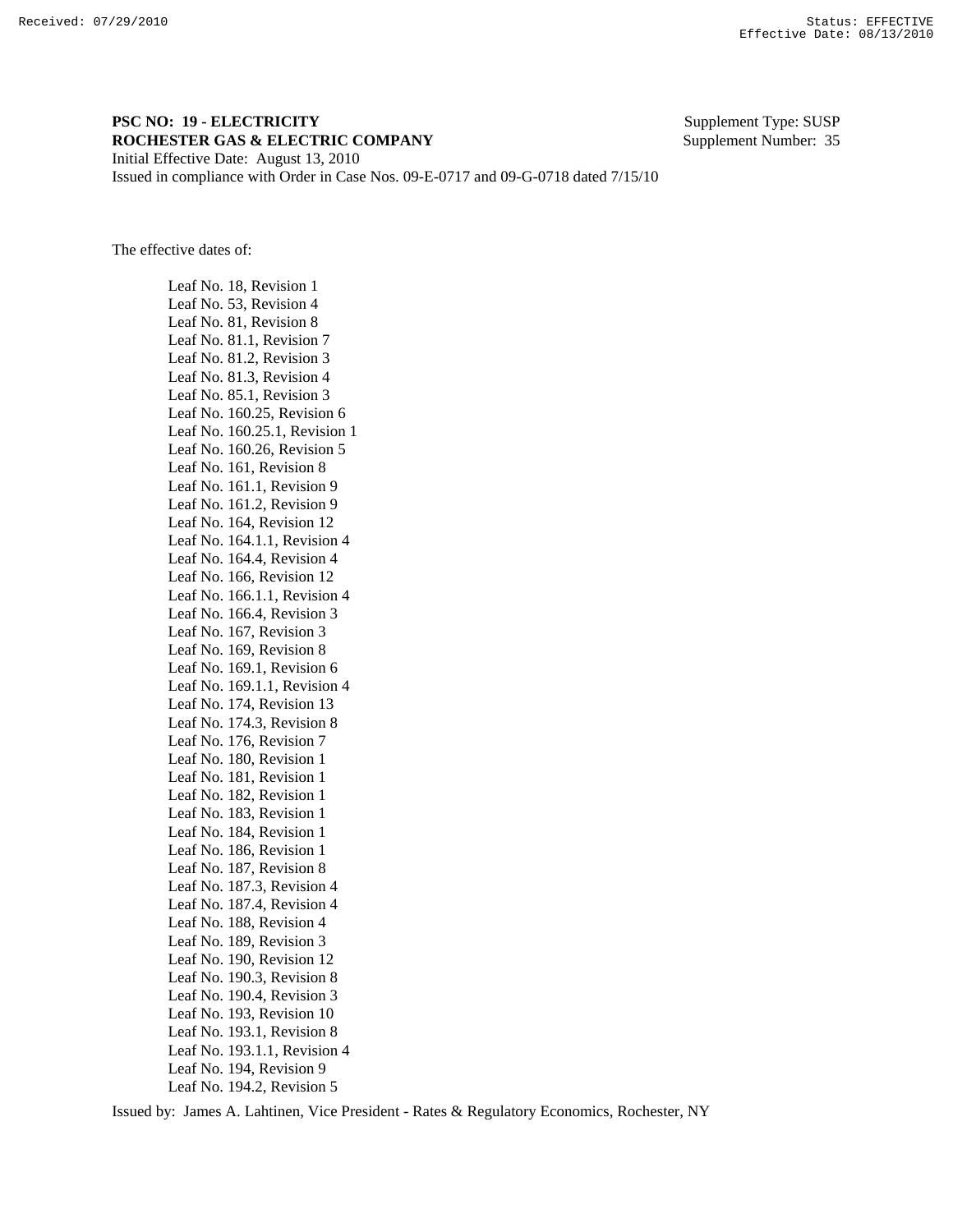## **PSC NO: 19 - ELECTRICITY** Supplement Type: SUSP **ROCHESTER GAS & ELECTRIC COMPANY** Supplement Number: 35 Initial Effective Date: August 13, 2010

Issued in compliance with Order in Case Nos. 09-E-0717 and 09-G-0718 dated 7/15/10

 Leaf No. 195, Revision 8 Leaf No. 195.1, Revision 5 Leaf No. 195.2, Revision 2 Leaf No. 196, Revision 4 Leaf No. 197, Revision 4 Leaf No. 199.1, Revision 4 Leaf No. 200, Revision 8 Leaf No. 204.4, Revision 6 Leaf No. 204.5, Revision 3 Leaf No. 210, Revision 11 Leaf No. 210.2, Revision 8 Leaf No. 210.5, Revision 2 Leaf No. 213.1, Revision 5 Leaf No. 214, Revision 9 Leaf No. 214.1, Revision 6 Leaf No. 218, Revision 6 Leaf No. 224, Revision 11 Leaf No. 234, Revision 7 Leaf No. 234.1, Revision 3 Leaf No. 242, Revision 11 Leaf No. 243, Revision 13 Leaf No. 244, Revision 3 Leaf No. 246.1, Revision 6 Leaf No. 246.2, Revision 6 Leaf No. 246.3, Revision 3 MFC Statement No. 1

are hereby suspended to and including September 25, 2010. Pending restoration, reissue, or cancellation, the rates, rules and regulations in

 Leaf No. 18, Revision 0 Leaf No. 53, Revision 3 Leaf No. 81, Revision 9 Leaf No. 81.1, Revision 6 Leaf No. 81.2, Revision 2 Leaf No. 81.3, Revision 3 Leaf No. 85.1, Revision 2 Leaf No. 160.25, Revision 5 Leaf No. 160.25.1, Revision 0 Leaf No. 160.26, Revision 4 Leaf No. 161, Revision 7 Leaf No. 161.1, Revision 8 Leaf No. 161.2, Revision 8 Leaf No. 164, Revision 11 Leaf No. 164.1.1, Revision 6 Leaf No. 164.4, Revision 5 Leaf No. 166, Revision 11 Leaf No. 166.1.1, Revision 2

Issued by: James A. Lahtinen, Vice President - Rates & Regulatory Economics, Rochester, NY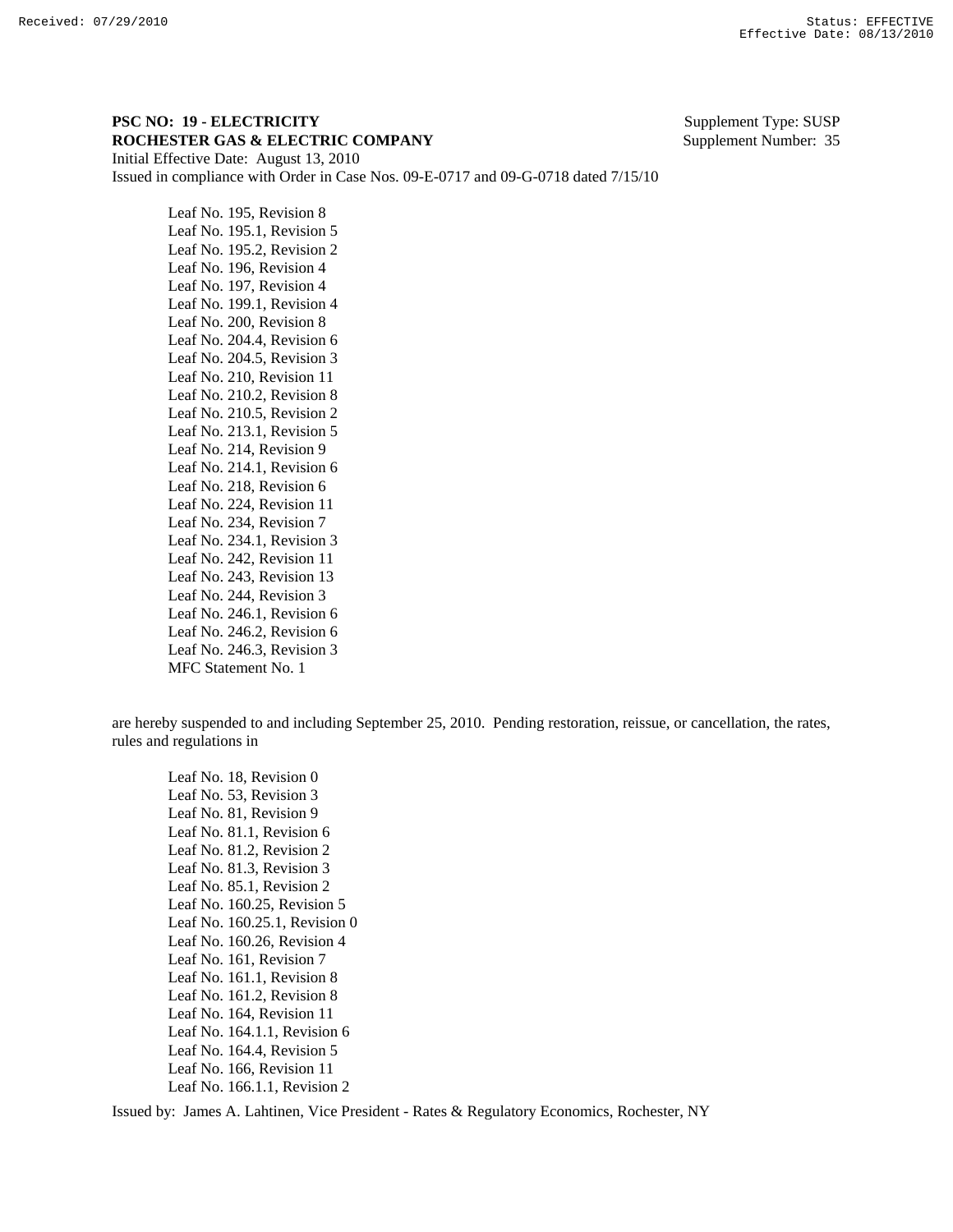## **PSC NO: 19 - ELECTRICITY** Supplement Type: SUSP **ROCHESTER GAS & ELECTRIC COMPANY** Supplement Number: 35 Initial Effective Date: August 13, 2010

Issued in compliance with Order in Case Nos. 09-E-0717 and 09-G-0718 dated 7/15/10

 Leaf No. 166.4, Revision 4 Leaf No. 167, Revision 4 Leaf No. 169, Revision 7 Leaf No. 169.1, Revision 5 Leaf No. 169.1.1, Revision 3 Leaf No. 174, Revision 12 Leaf No. 174.3, Revision 7 Leaf No. 176, Revision 8 Leaf No. 180, Revision 0 Leaf No. 181, Revision 0 Leaf No. 182, Revision 0 Leaf No. 183, Revision 0 Leaf No. 184, Revision 0 Leaf No. 186, Revision 0 Leaf No. 187, Revision 7 Leaf No. 187.3, Revision 3 Leaf No. 187.4, Revision 2 Leaf No. 188, Revision 2 Leaf No. 189, Revision 4 Leaf No. 190, Revision 11 Leaf No. 190.3, Revision 7 Leaf No. 190.4, Revision 4 Leaf No. 193, Revision 9 Leaf No. 193.1, Revision 7 Leaf No. 193.1.1, Revision 3 Leaf No. 194, Revision 8 Leaf No. 194.2, Revision 4 Leaf No. 195, Revision 7 Leaf No. 195.1, Revision 7 Leaf No. 195.2, Revision 4 Leaf No. 196, Revision 5 Leaf No. 197, Revision 6 Leaf No. 199.1, Revision 3 Leaf No. 200, Revision 7 Leaf No. 204.4, Revision 5 Leaf No. 204.5, Revision 2 Leaf No. 210, Revision 10 Leaf No. 210.2, Revision 7 Leaf No. 210.5, Revision 3 Leaf No. 213.1, Revision 4 Leaf No. 214, Revision 8 Leaf No. 214.1, Revision 5 Leaf No. 218, Revision 5 Leaf No. 224, Revision 10 Leaf No. 234, Revision 6 Leaf No. 234.1, Revision 2 Leaf No. 242, Revision 12 Leaf No. 243, Revision 16 Leaf No. 244, Revision 4

Issued by: James A. Lahtinen, Vice President - Rates & Regulatory Economics, Rochester, NY